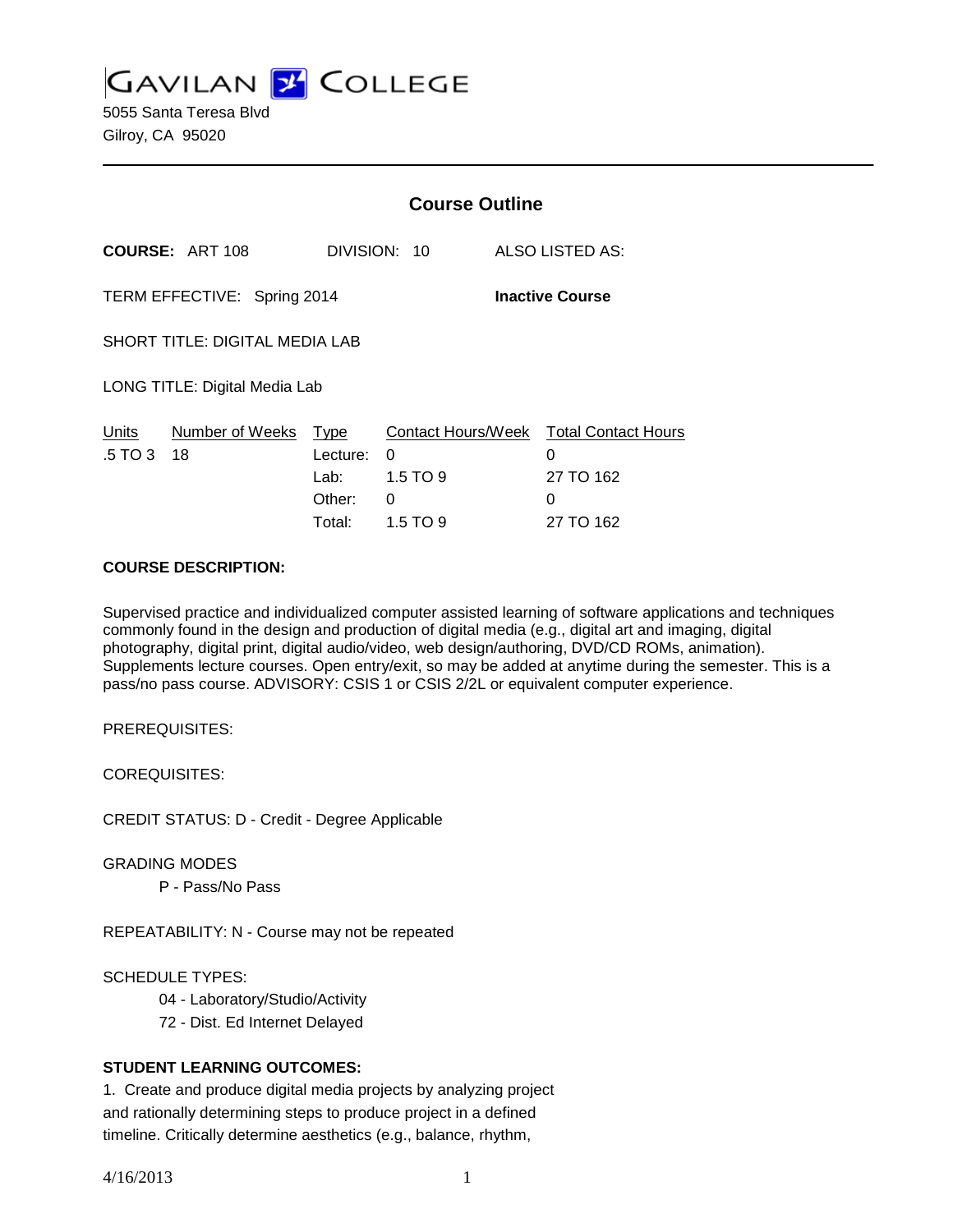color) and apply skills to realize them in a cohesive manner throughout project development. Analyze project and critically determine what software and/or steps will be needed to solve design problems. ILO: 2, 5, 6, 7

Measure: performance in lab, demonstration of digital media skills, critiques by instructor & peers, project production.

2. Perform in interdisciplinary environment. Analyze others social interaction and work in a cooperative manner.

ILO: 4, 6, 1

Measure: student's interaction & performance in lab, team work in project creation.

3. Demonstrate responsibility in project development and production by producing project on time. Analyze overall project development steps and elements then critically determine own role to play.

ILO: 6, 4, 2

Measure: meeting deadline, performance during skills application, demonstration of social interaction.

# **CONTENT, STUDENT PERFORMANCE OBJECTIVES, OUT-OF-CLASS ASSIGNMENTS**

Inactive Course: 03/25/2013 EACH WEEK 1.5 to 9 depending on unit credit

Content:

Under supervision of an instructor, students develop projects enabling them to learn and practice skills in the use of specialized software/hardware used for design and production of digital media. This supplements regular course requirements and offerings allowing the student to progress at their own rate and skill level. Examples of tasks include: producing a video, scanning images for use in web design, authoring and burning a DVD of a video made in the TV Production class, adding 3D images to a web site designed in the Dreamweaver class, produce a portfolio to help in job hunting. Performance objectives:

Students will be able to conceive and define digital media projects. Students will demonstrate understanding and application of techniques (e.g., digital editing, digital imaging retouching, DVD production, web page layout) in digital media design and production.

While working in an interdisciplinary environment, students will be able to apply knowledge of related disciplines; integrate disparate ideas; demonstrate social skills and the ability to work in interdisciplinary teams commonly found in digital media production.

If repeated, students will demonstrate refinement of skills and the ability to adapt their knowledge to other forms and/or elements of digital media.

ASSIGNMENTS:

Included in content section of course outline.

# **METHODS OF INSTRUCTION:**

4/16/2013 2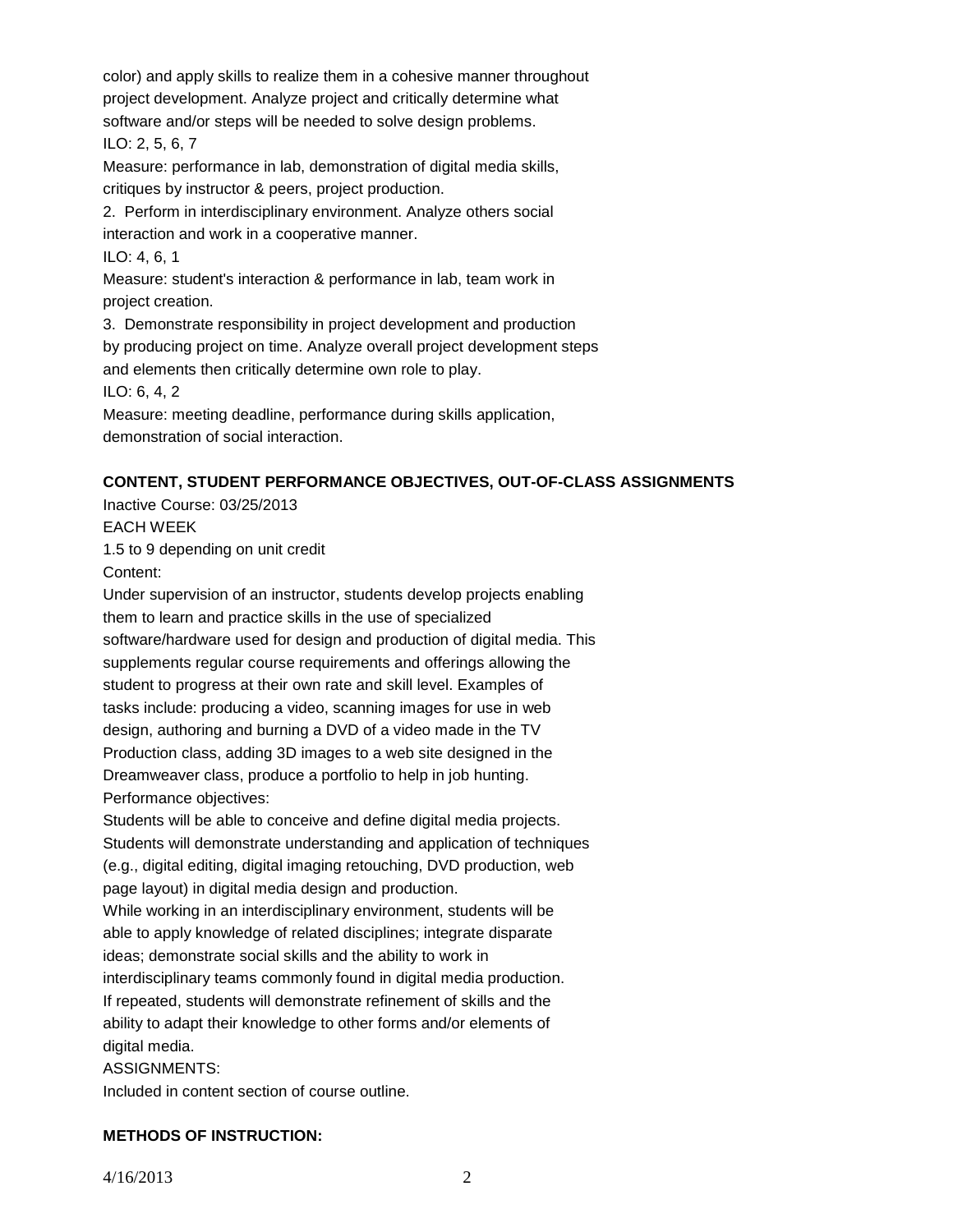Individual study and application of learned skills in an open lab situation. Guided, on-line, and computer assisted teaching available as needed by the student.

### **METHODS OF EVALUATION:**

This is a degree-applicable course, but substantial writing assignments are NOT appropriate, because the course primarily: Involves skill demonstrations or problem solving The problem-solving assignments required: Other: Project design and production The types of skill demonstrations required: Class performance Performance exams Other: Team produced projects. Teamwork skills. The types of objective examinations used in the course: None Other category: Students will evaluate their own projects. The basis for assigning students grades in the course: Writing assignments: 0% - 0% Problem-solving demonstrations: 35% - 45% Skill demonstrations: 25% - 35% Objective examinations: 0% - 0% Other methods of evaluation: 25% - 35%

## **REPRESENTATIVE TEXTBOOKS:**

Handouts from the instructor, assisted learning materials, and manuals available in the lab, or other appropriate college level text.

### **ARTICULATION and CERTIFICATE INFORMATION**

Associate Degree: GAV C1, effective 200470 CSU GE: IGETC: CSU TRANSFER: Transferable CSU, effective 200470 UC TRANSFER: Not Transferable

#### **SUPPLEMENTAL DATA:**

Basic Skills: N Classification: A Noncredit Category: Y Cooperative Education: Program Status: 1 Program Applicable Special Class Status: N CAN:

4/16/2013 3